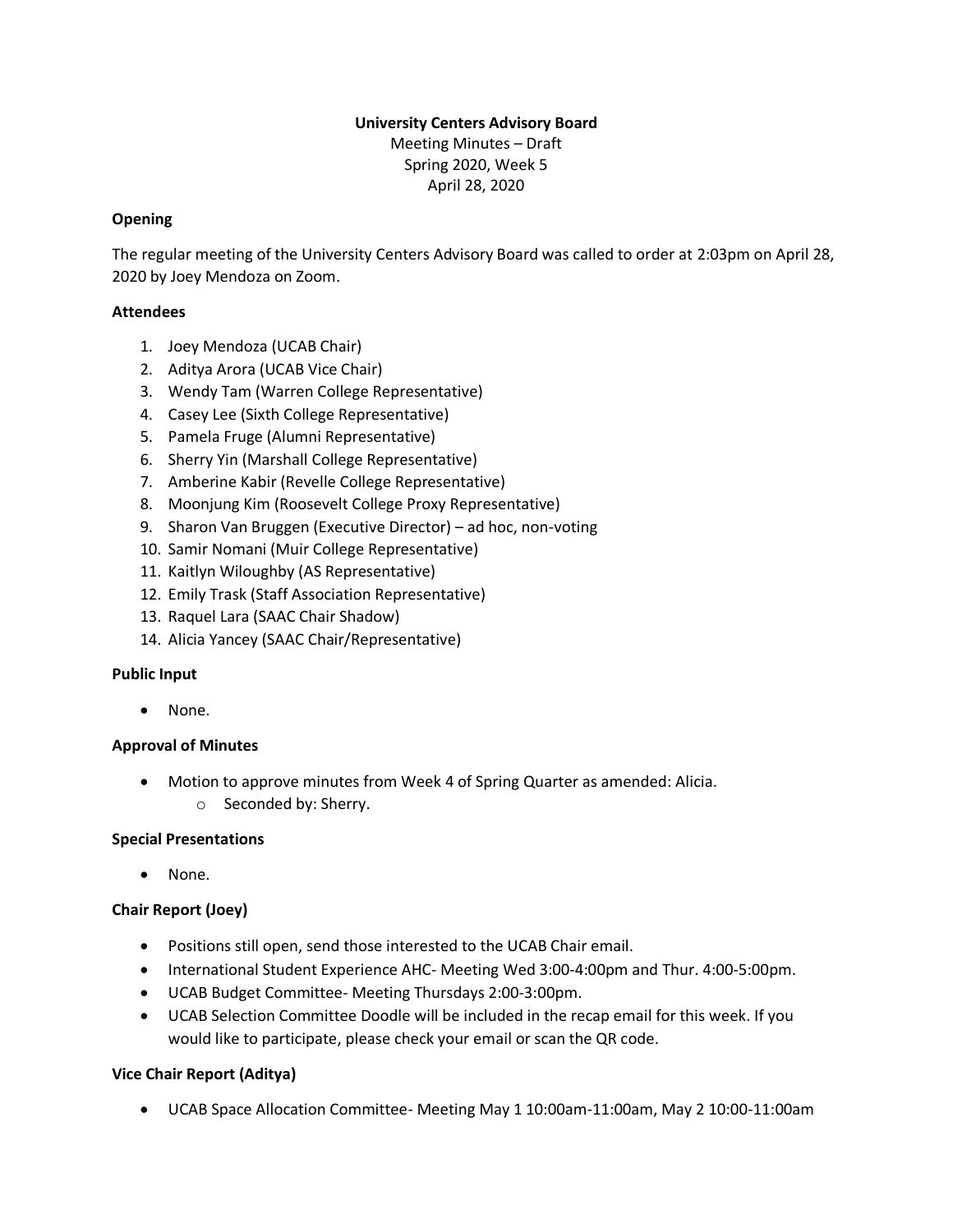## **Director Report (Sharon)**

- Continued to prepare for the budget meeting on Thursday.
- While PC remains at minimal operations, people are still visit the building. Only the essentials are still open.
	- o IE: computer lab, Sunshine Market, several vendors, the Amazon locker, etc.
- Virtual Student Union has great virtual events and activities for students to enjoy, many events across campus. For example, yoga and trivia.
- Starbucks Scholarship Committee: UCAB Representatives will be Pamela and Samir. Hugh will provide more information and will schedule Zoom meetings to discuss/select finalists.
- Discussion/Questions:
	- o Samir: During the budget meeting, are we planning for next year?
		- **EXECT** Sharon: It is one of several concerns to be covered. Last week's report was regarding the primary impact of COVID-19 and will be the foundation in preparing for this budget.
	- o Casey: Will these new committees utilize the same Zoom ID link?
		- Joey: Will let you know if it is the UCAB meeting ID or not.
		- **EXEDM** Sharon: Since these meetings aren't public, you can assign separate IDs for members to ensure privacy.

## **New Business**

• None.

# **Member Reports**

- Samir: Muir is very receptive towards the Virtual Student Union. Can events be added?
	- $\circ$  Sharon: It should be included in the email, but this information/form can be forwarded to the board to add student events/activities.

# **Old Business**

- UCAB Representatives Amendment
	- o Student Sustainability Representative
		- Representative will be the External Affairs Director.
	- o Greek Life Representative
		- Created a Sorority and Fraternity Life Representative Selection Proposal.
			- Describes the representative selection process.
- Discussion/Questions:
	- $\circ$  Joey: Having a Greek Life representative will create room for them to contribute and create a pathway of accountability. Since UCAB meetings are public, if any ideas or concerns are not being addressed, students can speak up. For instance, if one Greek life council believes its interests are not being expressed by the current UCAB Greek Life Representative, there are paths of accountability in place to address these issues.
		- Samir: Agreed. It's important that the representative be responsive to allegations in Greek life and illuminate the process that they go through for investigations. But how are they choosing their selection committee? Why is the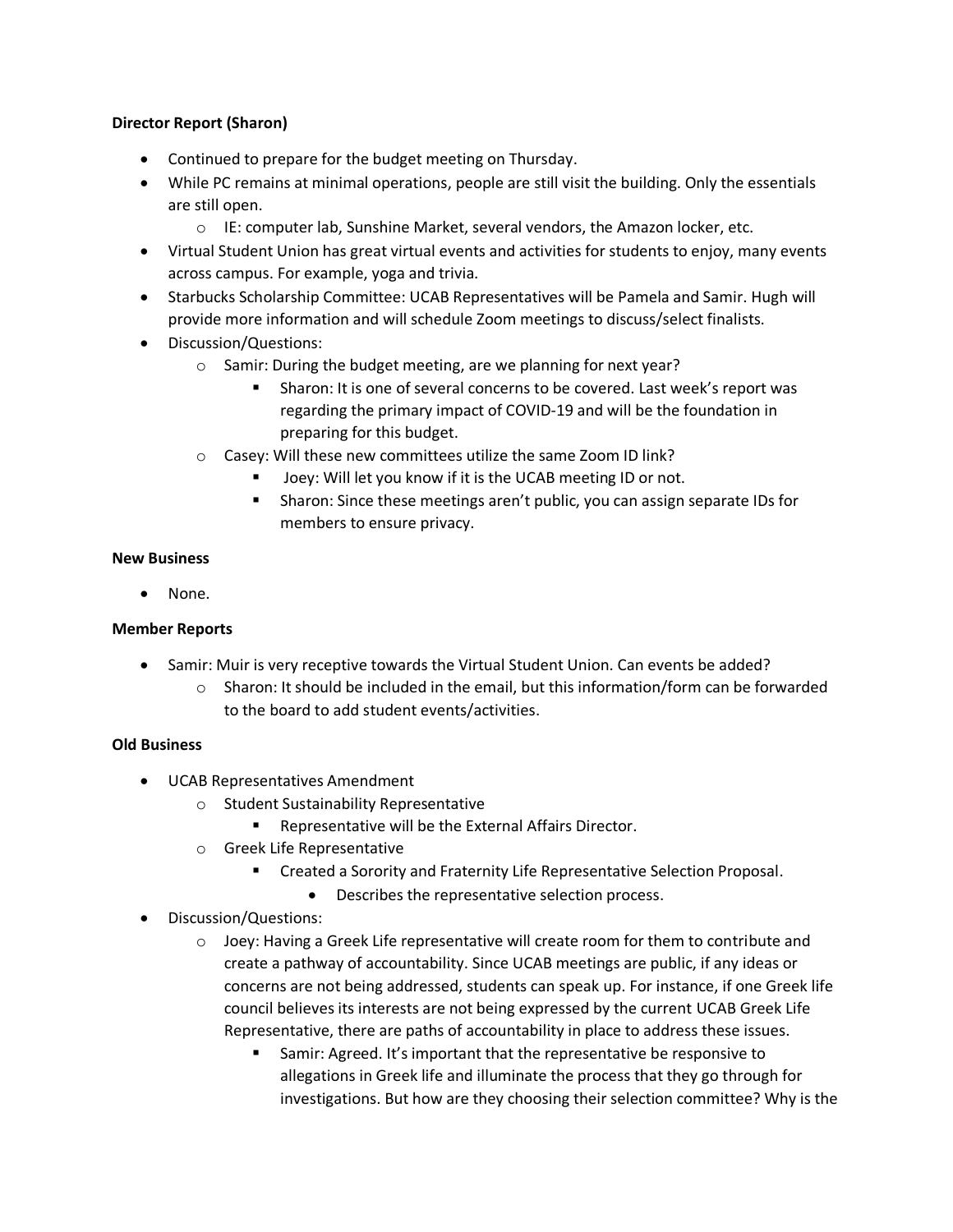outgoing president selecting the representative, and not the incoming president? Also, why are they beginning their terms in winter quarter, and not in the fall?

- Joey: Our charter allows a lot of freedom for entities choosing their representatives. Everyone has different calendars. Some people term out and in at different times. For the outgoing president clause, it's a sort of checks and balances system. Most likely, it is utilized to make it so that the next representative keeps the present Greek life group's interests in mind.
- Samir: If they could answer some questions or give some feedback, that'd be great.
- o Casey: Do they have joint meetings/communicate with each other?
	- Joey: They have their own executive board meeting every week. They do communicate and have their own council meetings. However, we can have someone come visit us and provide more details.
	- Casey: It's a good idea, so we can get more clarification.
- o Alicia: There are black Greek organizations as well. The current proposal does not acknowledge black Greek life. Could this be reworked and reworded to include them? It would great if they could be included in this rotation as well.
- o Moonjung: Will UCAB add more representatives after this?
	- Joey: We have had this conversation before, about how many people to add, and to avoid oversaturation of the board. Greek life and student sustainability both had many involved students and a structure in place, making them great choices to reach out to. Adding more positions will depend on the future chair.

Motion to Table Discussion Until Next Week: *Approved.*

- Elections Outreach to increase student involvement.
	- o Testimonial project
		- Talk about why you like to be on UCAB.
		- More information will come out in an email.
		- Directory will be updated. Send personal images to ucabsecretary.ucsd.edu
	- o Selection Committee
		- Before opening the applications, applications and questions need to be examined.
- UCAB Special Project Fund
	- o Recent updates from the Office of the Chancellor.
	- o Donation- intent is for this money to go back to the students.
		- There's a chance that students may return to campus in the fall. So, it must be decided whether to donate money or enhance the campus with it in some way.
		- Discussion/Questions:
			- Sharon: Donation is great. Maybe consider student organizations to invest in as well, for them to do virtual events and activities.
				- o Joey: Do our student organizations have accessibility to marketing services like how UCAB does?